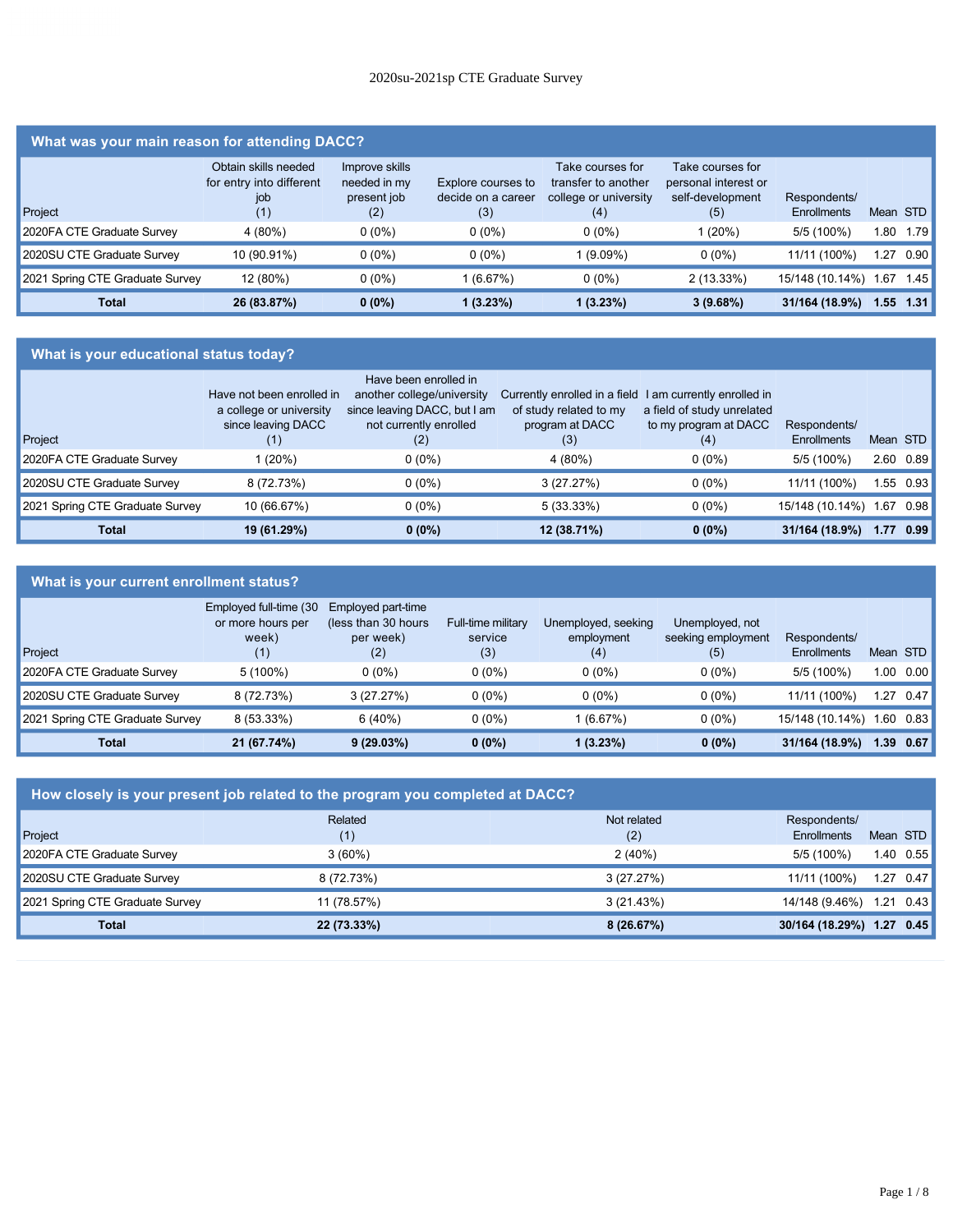|                                 | If your present job is not related to your DACC program, please check the best reason why. |                           |                                         |                                           |                                |                                                                               |                                             |                                                                                                               |                                                          |           |                              |          |      |
|---------------------------------|--------------------------------------------------------------------------------------------|---------------------------|-----------------------------------------|-------------------------------------------|--------------------------------|-------------------------------------------------------------------------------|---------------------------------------------|---------------------------------------------------------------------------------------------------------------|----------------------------------------------------------|-----------|------------------------------|----------|------|
|                                 | Preferred a better<br>to work<br>$\mathsf{in}$                                             | Found<br>paying<br>job in | Could not<br>find a job in preparation, | Worked<br>previously<br>in my field<br>of | Preferred<br>not to<br>move to | Temporary<br>job while in<br>transition (in<br>college,<br>between<br>jobs or | Took job<br>in order<br>to get<br>preferred | Did not<br>complete<br>program or<br>pass<br>licensing<br>test in<br>order to be<br>eligible to<br>work in my | Health<br>problems<br>prevented<br>me from<br>working in |           |                              |          |      |
|                                 | another<br>field                                                                           | another<br>field          | my field of<br>preparation              | but<br>changed                            | a new<br>locality              | summer<br>employment)                                                         | working<br>hours                            | field of                                                                                                      | field of<br>preparation preparation                      | Other     | Respondents/                 |          |      |
| Project                         | (1)                                                                                        | (2)                       | (3)                                     | (4)                                       | (5)                            | (6)                                                                           | (7)                                         | (8)                                                                                                           | (9)                                                      | (10)      | <b>Enrollments</b>           | Mean STD |      |
| 2020FA CTE Graduate Survey      | $0(0\%)$                                                                                   | $0(0\%)$                  | $0(0\%)$                                | $0(0\%)$                                  | $0(0\%)$                       | $1(50\%)$                                                                     | $0(0\%)$                                    | $0(0\%)$                                                                                                      | $0(0\%)$                                                 | $1(50\%)$ | 2/5(40%)                     | 8.00     | 2.83 |
| 2020SU CTE Graduate Survey      | $0(0\%)$                                                                                   |                           | $0(0\%)$ 1 (33.33%)                     | $0(0\%)$                                  | $0(0\%)$                       | 1 (33.33%)                                                                    | $0(0\%)$                                    | 1 (33.33%)                                                                                                    | $0(0\%)$                                                 | $0(0\%)$  | 3/11 (27.27%) 5.67           |          | 2.52 |
| 2021 Spring CTE Graduate Survey | $0(0\%)$                                                                                   |                           | $0(0\%)$ 2 (66.67%)                     | $0(0\%)$                                  | $0(0\%)$                       | (33.33%)                                                                      | $0(0\%)$                                    | $0(0\%)$                                                                                                      | $0(0\%)$                                                 | $0(0\%)$  | 3/148 (2.03%) 4.00           |          | 1.73 |
| <b>Total</b>                    | $0(0\%)$                                                                                   | $0(0\%)$                  | 3(37.5%)                                | $0(0\%)$                                  | $0(0\%)$                       | 3(37.5%)                                                                      | $0(0\%)$                                    | 1(12.5%)                                                                                                      | $0(0\%)$                                                 |           | 1 (12.5%) 8/164 (4.88%) 5.63 |          | 2.56 |

|                                      | On the average, how many hours do you work each week? (Do not include overtime) |                 |
|--------------------------------------|---------------------------------------------------------------------------------|-----------------|
|                                      |                                                                                 | Respondents/    |
| Project                              | Write-in Text                                                                   | Enrollments     |
| 2020FA CTE Graduate Survey           | $-30-40$                                                                        | 5/5 (100%)      |
|                                      | $-37.5$                                                                         |                 |
|                                      | $-38$                                                                           |                 |
|                                      | $-32$<br>$-50$                                                                  |                 |
|                                      |                                                                                 |                 |
| 2020SU CTE Graduate Survey           | $-40$                                                                           | 11/11 (100%)    |
|                                      | $-30$                                                                           |                 |
|                                      | $-40$                                                                           |                 |
|                                      | $-40$                                                                           |                 |
|                                      | $-40$                                                                           |                 |
|                                      | $-55$<br>$-20-30$                                                               |                 |
|                                      | $-36$                                                                           |                 |
|                                      | $-36$                                                                           |                 |
|                                      | $-12$                                                                           |                 |
|                                      | $-40$                                                                           |                 |
| 2021 Spring CTE Graduate Survey - 40 |                                                                                 | 14/148 (9.46%)  |
|                                      | $-16$                                                                           |                 |
|                                      | $-36$                                                                           |                 |
|                                      | $-32$                                                                           |                 |
|                                      | $-24$                                                                           |                 |
|                                      | $-40$                                                                           |                 |
|                                      | - 30 hrs                                                                        |                 |
|                                      | $-35-45$                                                                        |                 |
|                                      | $-40.00$                                                                        |                 |
|                                      | $-36$                                                                           |                 |
|                                      | $-25$<br>$-15$                                                                  |                 |
|                                      | $-24$                                                                           |                 |
|                                      | $-16-24$                                                                        |                 |
| <b>Total</b>                         |                                                                                 | 30/164 (18.29%) |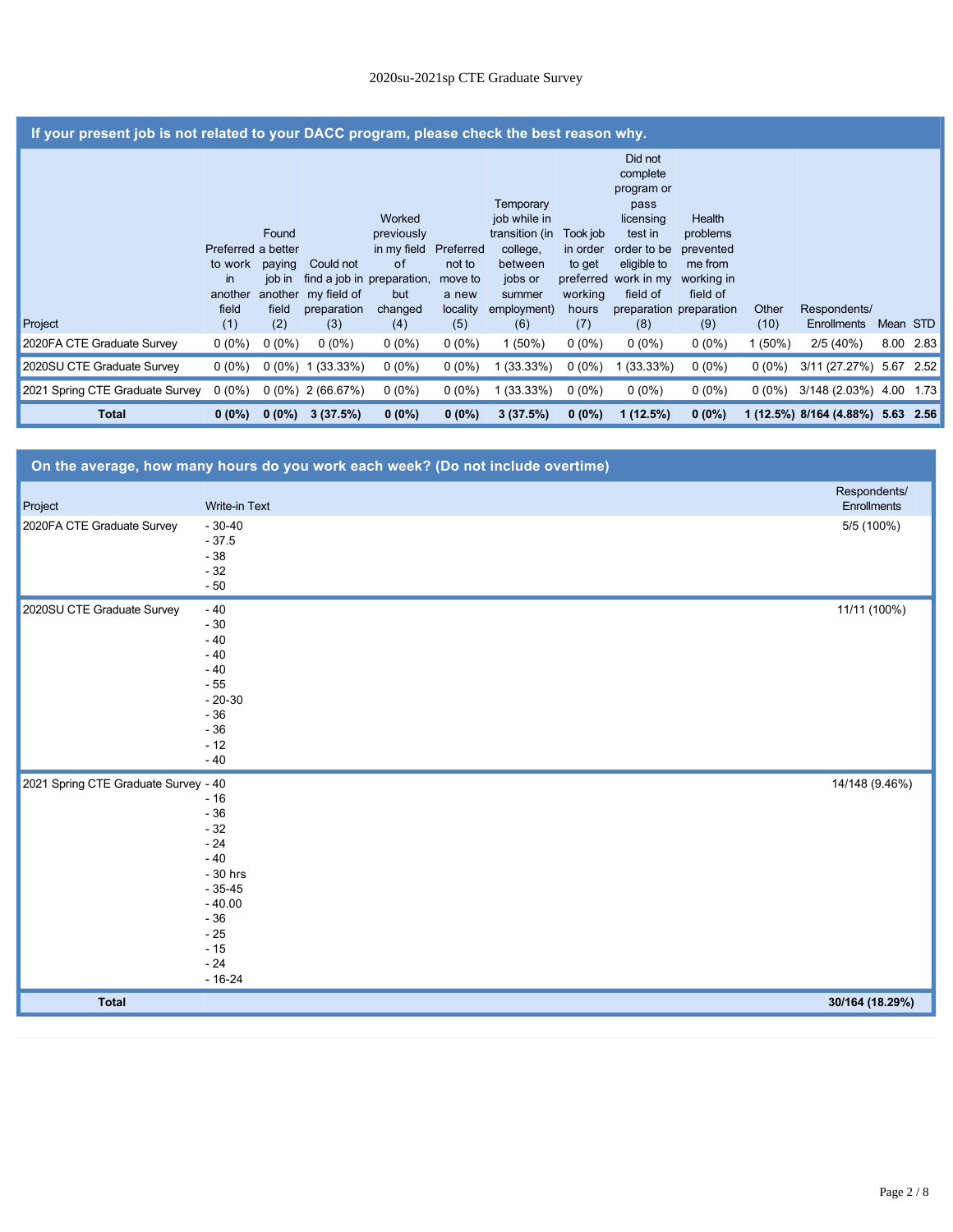| What is your present hourly salary before deductions? (Include commissions, but not overtime pay) |                                                                                                                                                              |                                    |  |  |  |  |  |
|---------------------------------------------------------------------------------------------------|--------------------------------------------------------------------------------------------------------------------------------------------------------------|------------------------------------|--|--|--|--|--|
| Project                                                                                           | Write-in Text                                                                                                                                                | Respondents/<br><b>Enrollments</b> |  |  |  |  |  |
| 2020FA CTE Graduate Survey                                                                        | $-41.2$<br>$-11$<br>$-19.19$<br>$-35000$                                                                                                                     | 4/5 (80%)                          |  |  |  |  |  |
| 2020SU CTE Graduate Survey                                                                        | $-34.70$<br>$-11$<br>$-13.23$<br>$-25$<br>$-20$<br>$-20$<br>$-23$<br>$-23.60$<br>$-12$<br>$-30.65$                                                           | 10/11 (90.91%)                     |  |  |  |  |  |
| 2021 Spring CTE Graduate Survey - 27.50                                                           | $-29.00$<br>$-31.48$<br>$-$ \$16/hr<br>- \$23/ hour<br>$-1250.00$<br>- self employed<br>- 17 per hr<br>$-1,800$<br>$-29$<br>$-17$<br>$-15$<br>$-21$<br>$-15$ | 14/148 (9.46%)                     |  |  |  |  |  |
| <b>Total</b>                                                                                      |                                                                                                                                                              | 28/164 (17.07%)                    |  |  |  |  |  |

| In general, how satisfied are you with your present job? (Select only one) |                              |                           |                              |                          |                                    |          |           |  |
|----------------------------------------------------------------------------|------------------------------|---------------------------|------------------------------|--------------------------|------------------------------------|----------|-----------|--|
| Project                                                                    | <b>Very Satisfied</b><br>(1) | Somewhat Satisfied<br>(2) | Somewhat Dissatisfied<br>(3) | Very dissatisfied<br>(4) | Respondents/<br><b>Enrollments</b> | Mean STD |           |  |
| 2020FA CTE Graduate Survey                                                 | 2(40%)                       | $3(60\%)$                 | $0(0\%)$                     | $0(0\%)$                 | 5/5 (100%)                         | ∣.60     | 0.55      |  |
| 2020SU CTE Graduate Survey                                                 | 7 (63.64%)                   | 3(27.27%)                 | $0(0\%)$                     | 1 (9.09%)                | 11/11 (100%)                       |          | 1.55 0.93 |  |
| 2021 Spring CTE Graduate Survey                                            | 8(57.14%)                    | 5(35.71%)                 | $1(7.14\%)$                  | $0(0\%)$                 | 14/148 (9.46%)                     |          | 1.50 0.65 |  |
| <b>Total</b>                                                               | 17 (56.67%)                  | 11 (36.67%)               | 1 (3.33%)                    | $1(3.33\%)$              | 30/164 (18.29%)                    | 1.53     | 0.73      |  |

# **When did you begin working in your present job?**

|                                 |                                     | While enrolled in the college |                                   |                           |                   |
|---------------------------------|-------------------------------------|-------------------------------|-----------------------------------|---------------------------|-------------------|
|                                 | Before entering the college program | program                       | After leaving the college program | Respondents/              |                   |
| Project                         |                                     | (2)                           | (3)                               | Enrollments               | Mean STD          |
| 2020FA CTE Graduate Survey      | 2(40%)                              | 2(40%)                        | 1 (20%)                           | $5/5(100\%)$              | $1.80 \quad 0.84$ |
| 2020SU CTE Graduate Survey      | 2(18.18%)                           | 1 (9.09%)                     | 8 (72.73%)                        | 11/11 (100%)              | $2.55 \quad 0.82$ |
| 2021 Spring CTE Graduate Survey | 2(14.29%)                           | 3(21.43%)                     | 9(64.29%)                         | 14/148 (9.46%)            | $2.50 \quad 0.76$ |
| <b>Total</b>                    | 6(20%)                              | 6(20%)                        | 18 (60%)                          | 30/164 (18.29%) 2.40 0.81 |                   |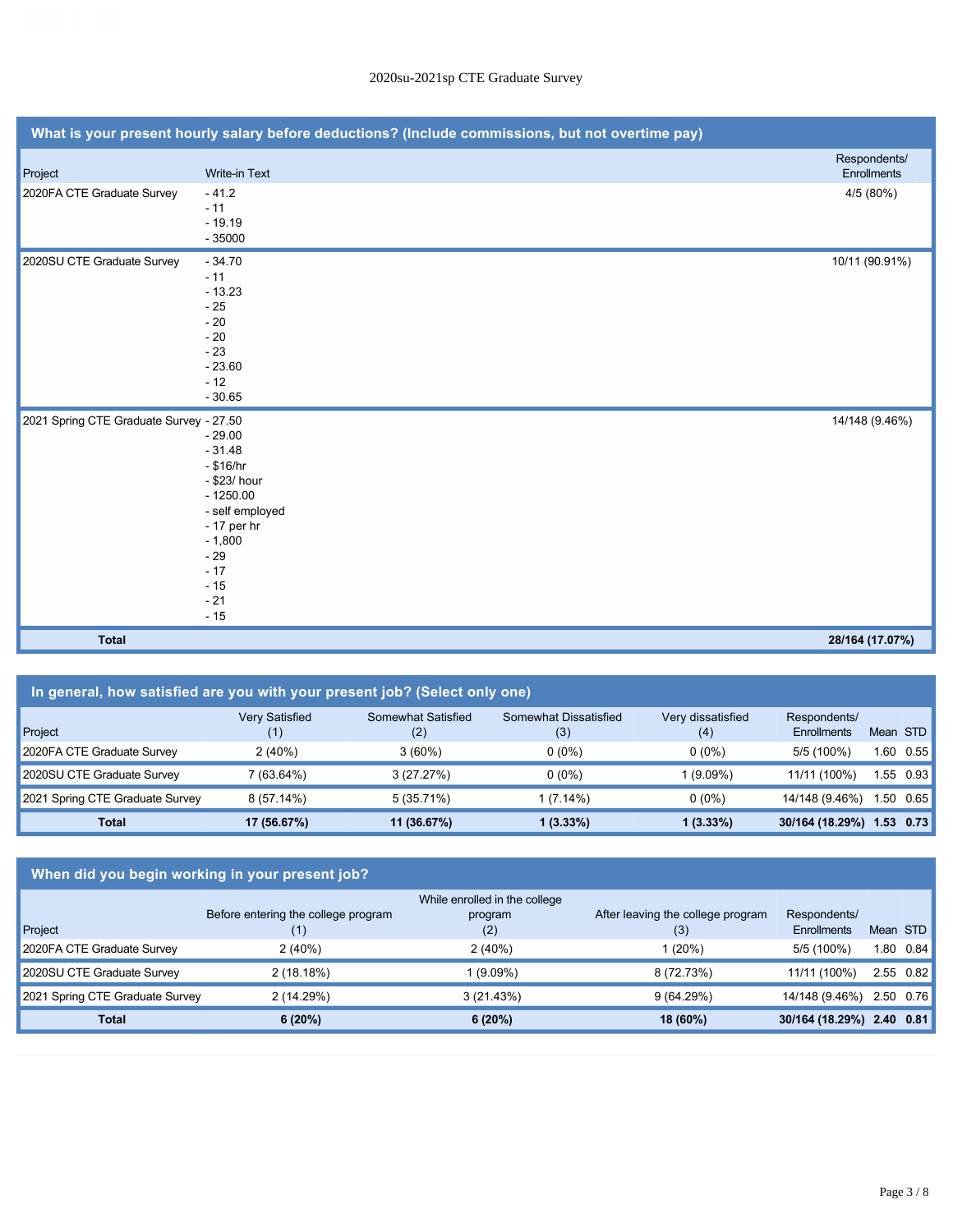## **Total 6 (20%) 6 (20%) 18 (60%) 30/164 (18.29%) 2.40 0.81** 2020su-2021sp CTE Graduate Survey

# **What is the location of your primary place of employment?**

|                                 |                                                        | Outside the Danville Area                             |                  |                 |          |                   |
|---------------------------------|--------------------------------------------------------|-------------------------------------------------------|------------------|-----------------|----------|-------------------|
|                                 | Within the Danville Area Community<br>College district | Community College district, but in<br><b>Illinois</b> | Outside Illinois | Respondents/    |          |                   |
| Project                         | (1)                                                    | (2)                                                   | (3)              | Enrollments     | Mean STD |                   |
| 2020FA CTE Graduate Survey      | $3(60\%)$                                              | 2(40%)                                                | $0(0\%)$         | 5/5 (100%)      |          | $1.40$ 0.55       |
| 2020SU CTE Graduate Survey      | 4 (36.36%)                                             | 3(27.27%)                                             | 4 (36.36%)       | 11/11 (100%)    |          | $2.00 \quad 0.89$ |
| 2021 Spring CTE Graduate Survey | 4 (28.57%)                                             | 6(42.86%)                                             | 4 (28.57%)       | 14/148 (9.46%)  |          | 2.00 0.78         |
| <b>Total</b>                    | 11 (36.67%)                                            | 11 (36.67%)                                           | 8(26.67%)        | 30/164 (18.29%) | 1.90     | 0.80              |

**Please rate your satisfaction with the following items as they pertain to skills courses in your major program of study. : Content of courses in your program**

| المتعاطف والمار والمتكافئات والمتعاطف والمتعاط المتعاط الاستعمال والمتعاطف والمتعارض |                   |                            |                  |                              |                             |           |           |
|--------------------------------------------------------------------------------------|-------------------|----------------------------|------------------|------------------------------|-----------------------------|-----------|-----------|
| Project                                                                              | Very Dissatisfied | <b>Dissatisfied</b><br>(2) | Satisfied<br>(3) | <b>Very Satisfied</b><br>(4) | Respondents/<br>Enrollments | Mean STD  |           |
| 2020FA CTE Graduate Survey                                                           | $0(0\%)$          | $0(0\%)$                   | $3(60\%)$        | 2(40%)                       | 5/5 (100%)                  |           | 3.40 0.55 |
| 2020SU CTE Graduate Survey                                                           | $0(0\%)$          | $0(0\%)$                   | 4 (36.36%)       | 7 (63.64%)                   | 11/11 (100%)                |           | 3.64 0.50 |
| 2021 Spring CTE Graduate Survey                                                      | $0(0\%)$          | 1 (6.67%)                  | $5(33.33\%)$     | $9(60\%)$                    | 15/148 (10.14%) 3.53 0.64   |           |           |
| Total                                                                                | $0(0\%)$          | $(3.23\%)$                 | 12 (38.71%)      | 18 (58.06%)                  | 31/164 (18.9%)              | 3.55 0.57 |           |

**Please rate your satisfaction with the following items as they pertain to skills courses in your major program of study. : Lectures, lab experiences, and group/individual projects**

| Project                         | <b>Very Dissatisfied</b> | <b>Dissatisfied</b><br>(2) | Satisfied<br>(3) | <b>Very Satisfied</b><br>(4) | Respondents/<br>Enrollments |      | Mean STD          |
|---------------------------------|--------------------------|----------------------------|------------------|------------------------------|-----------------------------|------|-------------------|
| 2020FA CTE Graduate Survey      | $0(0\%)$                 | (20%)                      | $3(60\%)$        | (20%)                        | 5/5 (100%)                  |      | $3.00 \quad 0.71$ |
| 2020SU CTE Graduate Survey      | $0(0\%)$                 | $0(0\%)$                   | 5(45.45%)        | 6(54.55%)                    | 11/11 (100%)                |      | $3.55$ $0.52$     |
| 2021 Spring CTE Graduate Survey | $0(0\%)$                 | (6.67%)                    | 6(40%)           | $8(53.33\%)$                 | 15/148 (10.14%) 3.47        |      | 0.64              |
| <b>Total</b>                    | $0(0\%)$                 | 2(6.45%)                   | 14 (45.16%)      | 15 (48.39%)                  | 31/164 (18.9%)              | 3.42 | 0.62              |

#### **Please rate your satisfaction with the following items as they pertain to skills courses in your major program of study. : Equipment, facilities, and materials**

| <b>HOMES</b> , and materiale    |                          |              |             |                       |                 |          |                   |
|---------------------------------|--------------------------|--------------|-------------|-----------------------|-----------------|----------|-------------------|
|                                 | <b>Very Dissatisfied</b> | Dissatisfied | Satisfied   | <b>Very Satisfied</b> | Respondents/    |          |                   |
| Project                         |                          | (2)          | (3)         | (4)                   | Enrollments     | Mean STD |                   |
| 2020FA CTE Graduate Survey      | $0(0\%)$                 | $0(0\%)$     | $3(60\%)$   | 2(40%)                | 5/5 (100%)      | 3.40     | 0.55              |
| 2020SU CTE Graduate Survey      | $0(0\%)$                 | $0(0\%)$     | 6(54.55%)   | 5(45.45%)             | 11/11 (100%)    |          | $3.45 \quad 0.52$ |
| 2021 Spring CTE Graduate Survey | $0(0\%)$                 | (6.67%)      | 6(40%)      | 8 (53.33%)            | 15/148 (10.14%) | 3.47     | 0.64              |
| <b>Total</b>                    | $0(0\%)$                 | 1 (3.23%)    | 15 (48.39%) | 15 (48.39%)           | 31/164 (18.9%)  |          | $3.45$ 0.57       |

**Please rate your satisfaction with the following items as they pertain to skills courses in your major program of study. : Job preparation**

| Project<br>2020FA CTE Graduate Survey | <b>Very Dissatisfied</b><br>(1)<br>$0(0\%)$ | <b>Dissatisfied</b><br>(2)<br>$0(0\%)$ | Satisfied<br>(3)<br>$3(60\%)$ | <b>Very Satisfied</b><br>(4)<br>2(40%) | Respondents/<br>Enrollments<br>5/5 (100%) | Mean STD<br>3.40 | 0.55          |
|---------------------------------------|---------------------------------------------|----------------------------------------|-------------------------------|----------------------------------------|-------------------------------------------|------------------|---------------|
| 2020SU CTE Graduate Survey            | 0 (0%)                                      | 2(18.18%)                              | 3(27.27%)                     | 6(54.55%)                              | 11/11 (100%)                              |                  | $3.36$ $0.81$ |
| 2021 Spring CTE Graduate Survey       | $0(0\%)$                                    | $2(13.33\%)$                           | 7 (46.67%)                    | 6(40%)                                 | 15/148 (10.14%) 3.27 0.70                 |                  |               |
| <b>Total</b>                          | $0(0\%)$                                    | 4 (12.9%)                              | 13 (41.94%)                   | 14 (45.16%)                            | 31/164 (18.9%)                            |                  | $3.32$ 0.70   |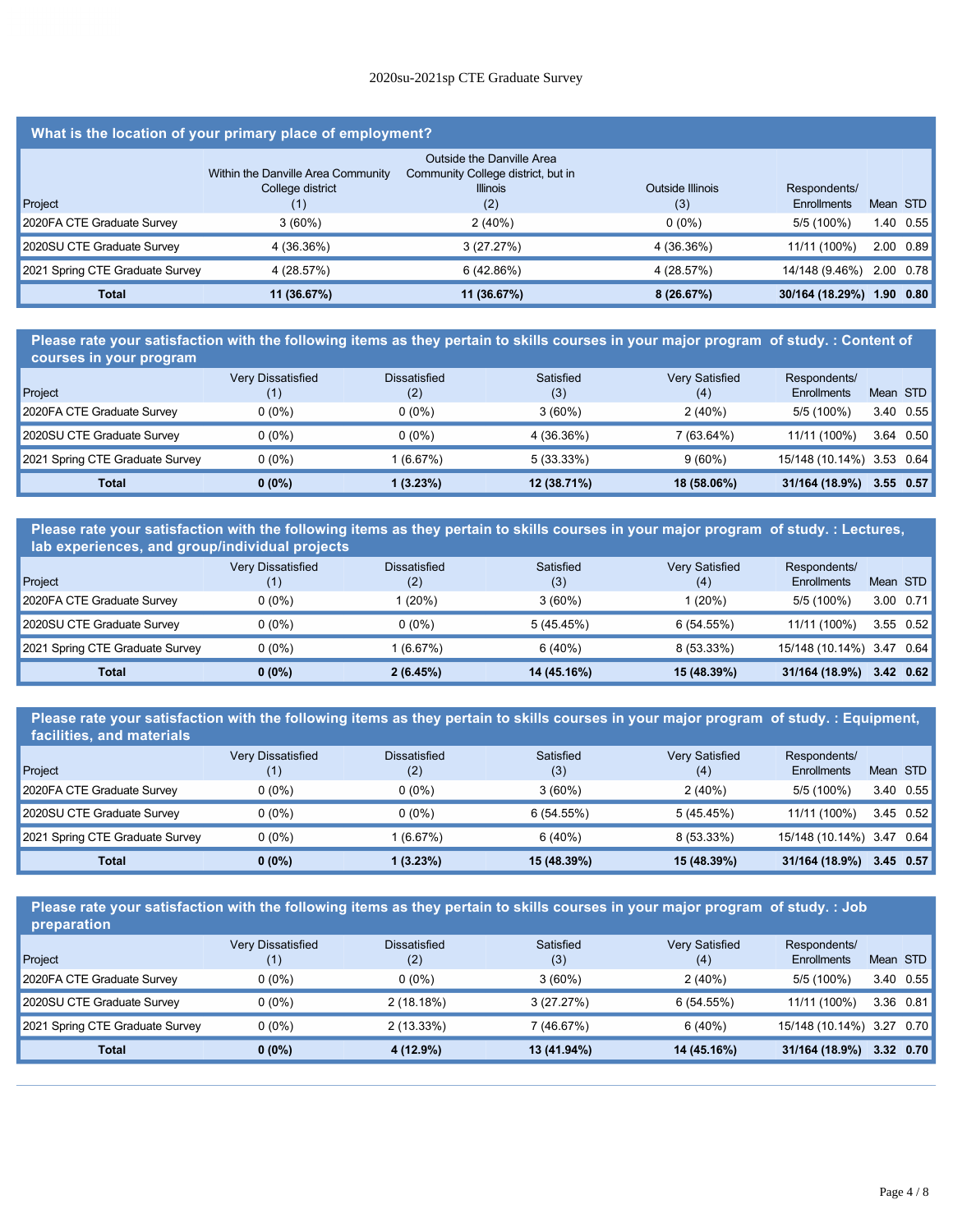# **Total 0 (0%) 4 (12.9%) 13 (41.94%) 14 (45.16%) 31/164 (18.9%) 3.32 0.70** 2020su-2021sp CTE Graduate Survey

**Please rate your satisfaction with the following items as they pertain to skills courses in your major program of study. : Preparation for further education** Very Dissatisfied Dissatisfied Satisfied Very Satisfied Respondents/

| Project                         |          | (2)      | (3)         | (4)          | Enrollments               | Mean STD |                   |
|---------------------------------|----------|----------|-------------|--------------|---------------------------|----------|-------------------|
| 2020FA CTE Graduate Survey      | $0(0\%)$ | 1 (20%)  | 2(40%)      | 2(40%)       | 5/5 (100%)                |          | $3.20 \quad 0.84$ |
| 2020SU CTE Graduate Survey      | $0(0\%)$ | $0(0\%)$ | 4 (36.36%)  | 7 (63.64%)   | 11/11 (100%)              |          | $3.64$ 0.50       |
| 2021 Spring CTE Graduate Survey | $0(0\%)$ | (6.67%)  | 6(40%)      | $8(53.33\%)$ | 15/148 (10.14%) 3.47 0.64 |          |                   |
| Total                           | $0(0\%)$ | 2(6.45%) | 12 (38.71%) | 17 (54.84%)  | 31/164 (18.9%)            |          | $3.48$ 0.63       |

**Please rate your satisfaction with the following items as they pertain to skills courses in your major program of study. : Information on current employment opportunities and trends**

| Project                         | <b>Very Dissatisfied</b> | <b>Dissatisfied</b><br>(2) | Satisfied<br>(3) | <b>Very Satisfied</b><br>(4) | Respondents/<br>Enrollments | Mean STD  |           |
|---------------------------------|--------------------------|----------------------------|------------------|------------------------------|-----------------------------|-----------|-----------|
| 2020FA CTE Graduate Survey      | $0(0\%)$                 | 1 (20%)                    | $3(60\%)$        | 1 (20%)                      | 5/5 (100%)                  |           | 3.00 0.71 |
| 2020SU CTE Graduate Survey      | $0(0\%)$                 | 2(18.18%)                  | 2(18.18%)        | 7(63.64%)                    | 11/11 (100%)                |           | 3.45 0.82 |
| 2021 Spring CTE Graduate Survey | $0(0\%)$                 | $2(13.33\%)$               | 6(40%)           | 7(46.67%)                    | 15/148 (10.14%) 3.33 0.72   |           |           |
| <b>Total</b>                    | $0(0\%)$                 | 5(16.13%)                  | 11 (35.48%)      | 15 (48.39%)                  | 31/164 (18.9%)              | 3.32 0.75 |           |

**Please rate your satisfaction with the following items as they pertain to general education or other courses outside your major program of study : Content of courses outside of your program**

|                                 | <b>Very Dissatisfied</b> | <b>Dissatisfied</b> | Satisfied   | <b>Very Satisfied</b> | Respondents/              |                   |
|---------------------------------|--------------------------|---------------------|-------------|-----------------------|---------------------------|-------------------|
| Project                         |                          | (2)                 | (3)         | (4)                   | Enrollments               | Mean STD          |
| 2020FA CTE Graduate Survey      | $0(0\%)$                 | $0(0\%)$            | 2(66.67%)   | $1(33.33\%)$          | $3/5(60\%)$               | $3.33 \quad 0.58$ |
| 2020SU CTE Graduate Survey      | $0(0\%)$                 | $0(0\%)$            | 1 (25%)     | 3(75%)                | 4/11 (36.36%)             | $3.75$ 0.50       |
| 2021 Spring CTE Graduate Survey | $0(0\%)$                 | $0(0\%)$            | 10 (66.67%) | $5(33.33\%)$          | 15/148 (10.14%) 3.33 0.49 |                   |
| <b>Total</b>                    | $0(0\%)$                 | $0(0\%)$            | 13 (59.09%) | $9(40.91\%)$          | 22/164 (13.41%) 3.41 0.50 |                   |

**Please rate your satisfaction with the following items as they pertain to general education or other courses outside your major program of study : Lectures, lab experiences, and group/individual projects**

|                                 | Very Dissatisfied | <b>Dissatisfied</b> | Satisfied   | <b>Very Satisfied</b> | Respondents/              |          |           |
|---------------------------------|-------------------|---------------------|-------------|-----------------------|---------------------------|----------|-----------|
| Project                         |                   | (2)                 | (3)         | (4)                   | Enrollments               | Mean STD |           |
| 2020FA CTE Graduate Survey      | $0(0\%)$          | (33.33%)            | (33.33%)    | $1(33.33\%)$          | $3/5(60\%)$               | 3.00     | 1.00      |
| 2020SU CTE Graduate Survey      | $0(0\%)$          | $0(0\%)$            | (25%)       | 3(75%)                | 4/11 (36.36%)             |          | 3.75 0.50 |
| 2021 Spring CTE Graduate Survey | $0(0\%)$          | $0(0\%)$            | 11 (73.33%) | 4 (26.67%)            | 15/148 (10.14%) 3.27 0.46 |          |           |
| <b>Total</b>                    | $0(0\%)$          | 1(4.55%)            | 13 (59.09%) | 8(36.36%)             | 22/164 (13.41%) 3.32 0.57 |          |           |

**Please rate your satisfaction with the following items as they pertain to general education or other courses outside your major program of study : Equipment, facilities, and materials**

| Project                         | <b>Very Dissatisfied</b><br>(1) | <b>Dissatisfied</b><br>(2) | Satisfied<br>(3) | Very Satisfied<br>(4) | Respondents/<br>Enrollments |      | Mean STD          |
|---------------------------------|---------------------------------|----------------------------|------------------|-----------------------|-----------------------------|------|-------------------|
| 2020FA CTE Graduate Survey      | 0 (0%)                          | $0(0\%)$                   | 1 (33.33%)       | 2(66.67%)             | $3/5(60\%)$                 | 3.67 | 0.58              |
| 2020SU CTE Graduate Survey      | 0 (0%)                          | $0(0\%)$                   | $2(50\%)$        | 2(50%)                | 4/11 (36.36%)               |      | $3.50 \quad 0.58$ |
| 2021 Spring CTE Graduate Survey | 0 (0%)                          | (6.67%)                    | 11 (73.33%)      | 3(20%)                | 15/148 (10.14%) 3.13 0.52   |      |                   |
| <b>Total</b>                    | $0(0\%)$                        | $1(4.55\%)$                | 14 (63.64%)      | 7 (31.82%)            | 22/164 (13.41%) 3.27 0.55   |      |                   |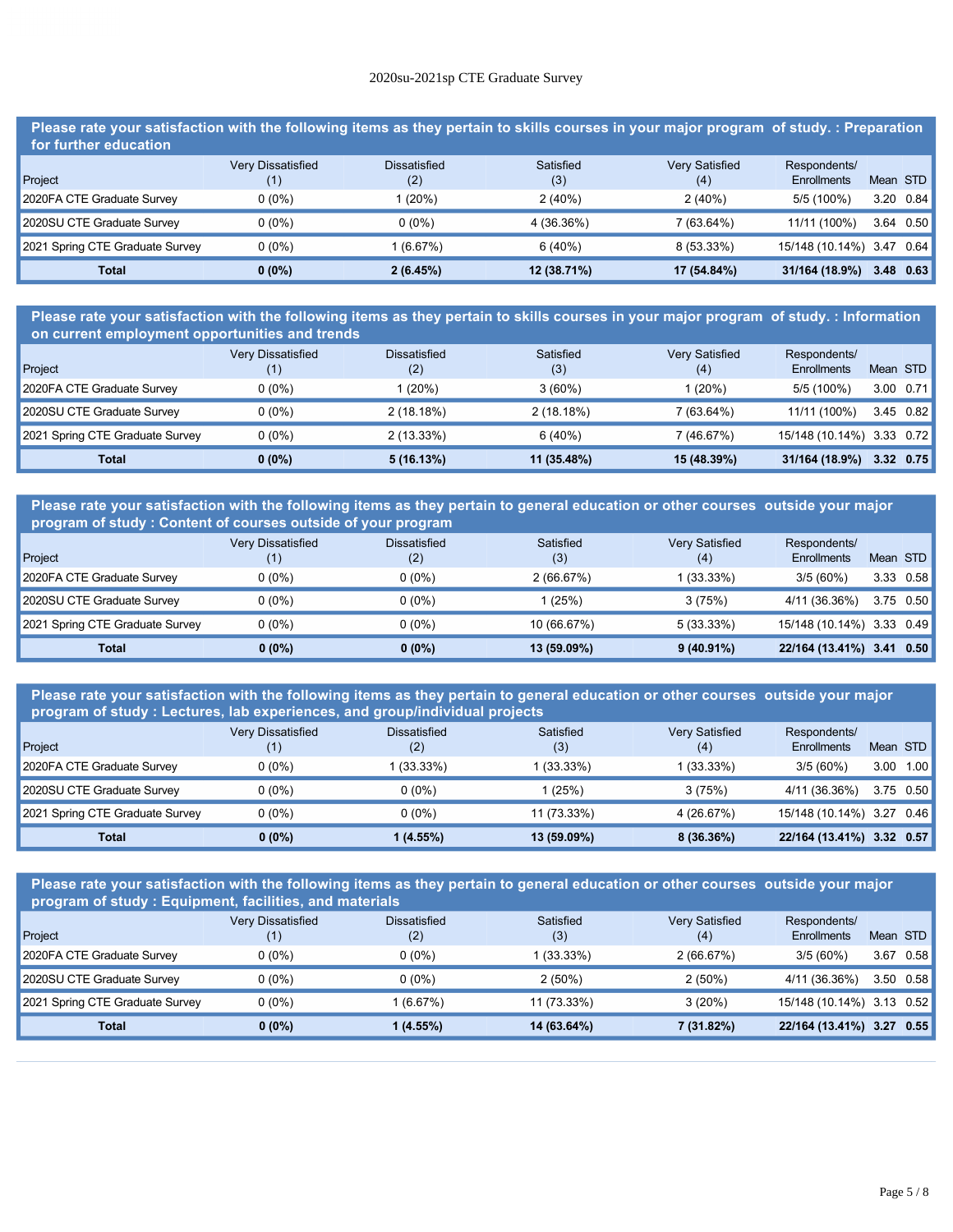# **Total 0 (0%) 1 (4.55%) 14 (63.64%) 7 (31.82%) 22/164 (13.41%) 3.27 0.55** 2020su-2021sp CTE Graduate Survey

**Please rate your satisfaction with the following items as they pertain to general education or other courses outside your major program of study : Job preparation** Very Dissatisfied **Dissatisfied** Satisfied Very Satisfied Respondents/

| Project                         |          | (2)        | (3)         | (4)        | Enrollments               | Mean STD |                   |
|---------------------------------|----------|------------|-------------|------------|---------------------------|----------|-------------------|
| 2020FA CTE Graduate Survey      | 0 (0%)   | 0 (0%)     | $(33.33\%)$ | 2(66.67%)  | $3/5(60\%)$               | 3.67     | 0.58              |
| 2020SU CTE Graduate Survey      | 0 (0%)   | 0 (0%)     | 2(50%)      | $2(50\%)$  | 4/11 (36.36%)             |          | $3.50 \quad 0.58$ |
| 2021 Spring CTE Graduate Survey | 0 (0%)   | $(6.67\%)$ | 11 (73.33%) | 3(20%)     | 15/148 (10.14%) 3.13 0.52 |          |                   |
| Total                           | $0(0\%)$ | 1 (4.55%)  | 14 (63.64%) | 7 (31.82%) | 22/164 (13.41%) 3.27 0.55 |          |                   |

**Please rate your satisfaction with the following items as they pertain to general education or other courses outside your major program of study : Preparation for further education**

| Project                         | Very Dissatisfied | <b>Dissatisfied</b><br>(2) | Satisfied<br>(3) | <b>Very Satisfied</b><br>(4) | Respondents/<br>Enrollments | Mean STD  |  |
|---------------------------------|-------------------|----------------------------|------------------|------------------------------|-----------------------------|-----------|--|
| 2020FA CTE Graduate Survey      | $0(0\%)$          | $0(0\%)$                   | (50%)            | 1 (50%)                      | $2/5(40\%)$                 | 3.50 0.71 |  |
| 2020SU CTE Graduate Survey      | $0(0\%)$          | $0(0\%)$                   | (25%)            | 3(75%)                       | 4/11 (36.36%)               | 3.75 0.50 |  |
| 2021 Spring CTE Graduate Survey | $0(0\%)$          | $0(0\%)$                   | 11 (73.33%)      | 4 (26.67%)                   | 15/148 (10.14%) 3.27 0.46   |           |  |
| <b>Total</b>                    | $0(0\%)$          | $0(0\%)$                   | 13 (61.9%)       | $8(38.1\%)$                  | 21/164 (12.8%)              | 3.38 0.50 |  |

| Please rate your satisfaction with each DACC office or service listed below. : Financial Aid Services |                                 |                     |                  |                              |                    |                                    |          |      |
|-------------------------------------------------------------------------------------------------------|---------------------------------|---------------------|------------------|------------------------------|--------------------|------------------------------------|----------|------|
| Project                                                                                               | <b>Very Dissatisfied</b><br>(1) | Dissatisfied<br>(2) | Satisfied<br>(3) | <b>Very Satisfied</b><br>(4) | Did not use<br>(0) | Respondents/<br><b>Enrollments</b> | Mean STD |      |
| 2020FA CTE Graduate Survey                                                                            | (20%)                           | (20%)               | $0(0\%)$         | l (20%)                      | 2(40%)             | $5/5(100\%)$                       | 2.33     | 1.53 |
| 2020SU CTE Graduate Survey                                                                            | $0(0\%)$                        | $0(0\%)$            | 5(45.45%)        | 4 (36.36%)                   | 2(18.18%)          | 11/11 (100%)                       | 3.44     | 0.53 |
| 2021 Spring CTE Graduate Survey                                                                       | $0(0\%)$                        | 1(6.67%)            | 4 (26.67%)       | 4 (26.67%)                   | 6(40%)             | 15/148 (10.14%) 3.33 0.71          |          |      |
| <b>Total</b>                                                                                          | 1 (3.23%)                       | 2(6.45%)            | 9(29.03%)        | 9(29.03%)                    | 10 (32.26%)        | 31/164 (18.9%)                     | 3.24     | 0.83 |

| Please rate your satisfaction with each DACC office or service listed below.: Academic Advising |                   |                            |                  |                              |                    |                                    |          |                   |
|-------------------------------------------------------------------------------------------------|-------------------|----------------------------|------------------|------------------------------|--------------------|------------------------------------|----------|-------------------|
| Project                                                                                         | Very Dissatisfied | <b>Dissatisfied</b><br>(2) | Satisfied<br>(3) | <b>Very Satisfied</b><br>(4) | Did not use<br>(0) | Respondents/<br><b>Enrollments</b> | Mean STD |                   |
| 2020FA CTE Graduate Survey                                                                      | $0(0\%)$          | 2(40%)                     | 1(20%)           | l (20%)                      | 1 (20%)            | 5/5 (100%)                         |          | 2.75 0.96         |
| 2020SU CTE Graduate Survey                                                                      | $0(0\%)$          | 1 (9.09%)                  | 3(27.27%)        | $1(9.09\%)$                  | 6(54.55%)          | 11/11 (100%)                       |          | $3.00 \quad 0.71$ |
| 2021 Spring CTE Graduate Survey                                                                 | 3(20%)            | $0(0\%)$                   | 8 (53.33%)       | $2(13.33\%)$                 | 2(13.33%)          | 15/148 (10.14%)                    | 2.69     | 1.03              |
| <b>Total</b>                                                                                    | $3(9.68\%)$       | $3(9.68\%)$                | 12 (38.71%)      | 4 (12.9%)                    | 9(29.03%)          | 31/164 (18.9%)                     | 2.77     | 0.92              |

| Please rate your satisfaction with each DACC office or service listed below. : Career Planning |                                 |                            |                  |                              |                    |                                    |          |      |
|------------------------------------------------------------------------------------------------|---------------------------------|----------------------------|------------------|------------------------------|--------------------|------------------------------------|----------|------|
| Project                                                                                        | <b>Very Dissatisfied</b><br>(1) | <b>Dissatisfied</b><br>(2) | Satisfied<br>(3) | <b>Very Satisfied</b><br>(4) | Did not use<br>(0) | Respondents/<br><b>Enrollments</b> | Mean STD |      |
| 2020FA CTE Graduate Survey                                                                     | $0(0\%)$                        | 1(20%)                     | 2(40%)           | 1 (20%)                      | 1 (20%)            | 5/5 (100%)                         | 3.00     | 0.82 |
| 2020SU CTE Graduate Survey                                                                     | $0(0\%)$                        | 1 (9.09%)                  | 2(18.18%)        | $0(0\%)$                     | 8 (72.73%)         | 11/11 (100%)                       | 2.67     | 0.58 |
| 2021 Spring CTE Graduate Survey                                                                | 1 (6.67%)                       | $2(13.33\%)$               | 7 (46.67%)       | $0(0\%)$                     | 5(33.33%)          | 15/148 (10.14%) 2.60 0.70          |          |      |
| <b>Total</b>                                                                                   | 1(3.23%)                        | 4 (12.9%)                  | 11 (35.48%)      | 1 (3.23%)                    | 14 (45.16%)        | 31/164 (18.9%)                     | 2.71     | 0.69 |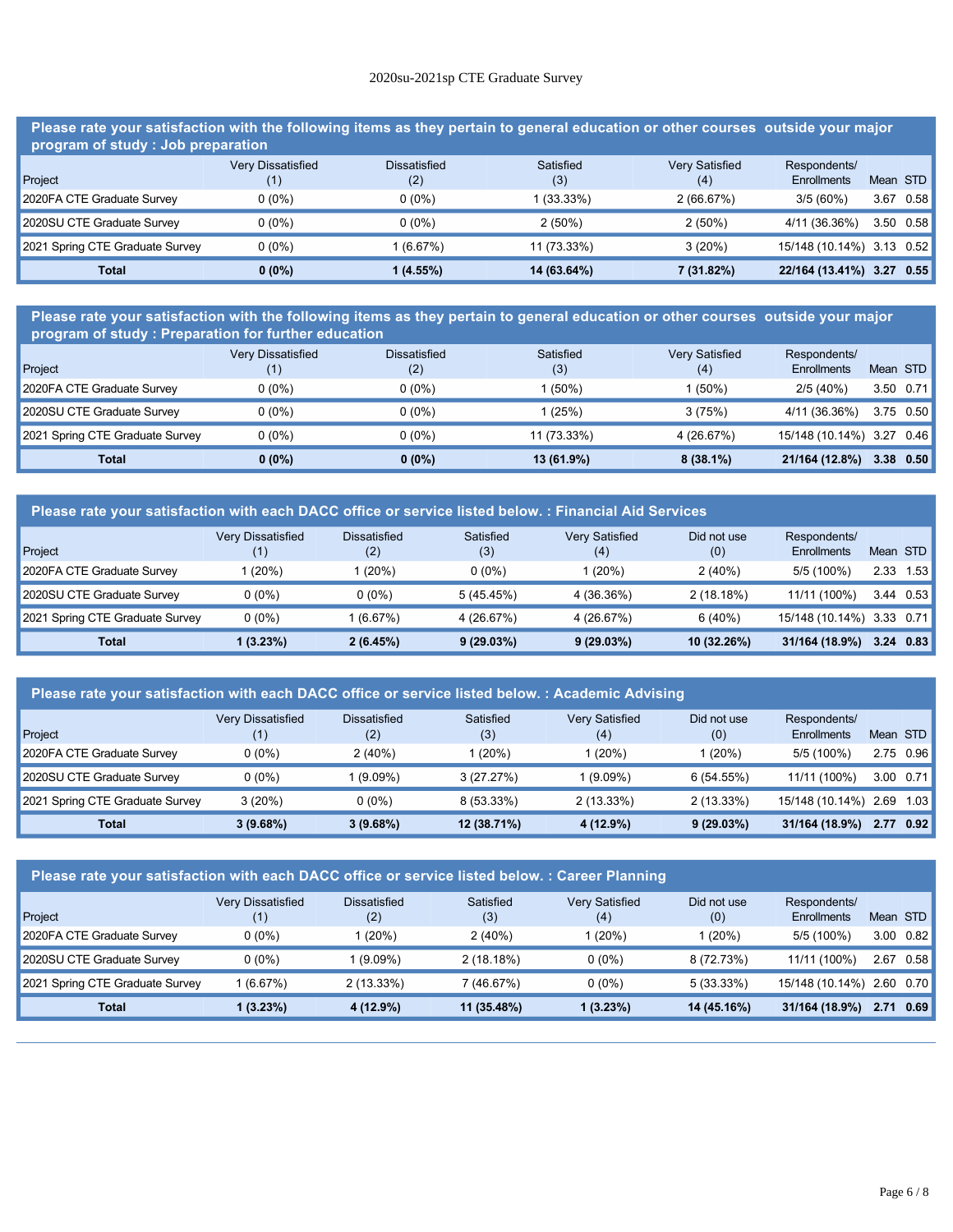# **Total 1 (3.23%) 4 (12.9%) 11 (35.48%) 1 (3.23%) 14 (45.16%) 31/164 (18.9%) 2.71 0.69** 2020su-2021sp CTE Graduate Survey

| Please rate your satisfaction with each DACC office or service listed below. : College Transfer Planning |                                 |                            |                  |                              |                    |                                    |      |                   |
|----------------------------------------------------------------------------------------------------------|---------------------------------|----------------------------|------------------|------------------------------|--------------------|------------------------------------|------|-------------------|
| Project                                                                                                  | <b>Very Dissatisfied</b><br>(1) | <b>Dissatisfied</b><br>(2) | Satisfied<br>(3) | <b>Very Satisfied</b><br>(4) | Did not use<br>(0) | Respondents/<br><b>Enrollments</b> |      | Mean STD          |
| 2020FA CTE Graduate Survey                                                                               | $0(0\%)$                        | 1 (20%)                    | 1 (20%)          | (20%)                        | 2(40%)             | $5/5(100\%)$                       | 3.00 | 1.00              |
| 2020SU CTE Graduate Survey                                                                               | $0(0\%)$                        | $1(9.09\%)$                | 1 (9.09%)        | $0(0\%)$                     | $9(81.82\%)$       | 11/11 (100%)                       |      | $2.50 \quad 0.71$ |
| 2021 Spring CTE Graduate Survey                                                                          | $0(0\%)$                        | $0(0\%)$                   | 4 (26.67%)       | $0(0\%)$                     | 11 (73.33%)        | 15/148 (10.14%)                    |      | $3.00 \quad 0.00$ |
| <b>Total</b>                                                                                             | $0(0\%)$                        | 2(6.45%)                   | 6(19.35%)        | 1(3.23%)                     | 22 (70.97%)        | 31/164 (18.9%)                     | 2.89 | 0.60              |

| Please rate your satisfaction with each DACC office or service listed below. : Counseling |                   |                     |                  |                              |                    |                             |          |           |
|-------------------------------------------------------------------------------------------|-------------------|---------------------|------------------|------------------------------|--------------------|-----------------------------|----------|-----------|
| Project                                                                                   | Very Dissatisfied | Dissatisfied<br>(2) | Satisfied<br>(3) | <b>Very Satisfied</b><br>(4) | Did not use<br>(0) | Respondents/<br>Enrollments | Mean STD |           |
| 2020FA CTE Graduate Survey                                                                | $0(0\%)$          | (20%)               | 2(40%)           | (20%)                        | (20%)              | 5/5 (100%)                  | 3.00     | 0.82      |
| 2020SU CTE Graduate Survey                                                                | $0(0\%)$          | $(9.09\%)$          | $1(9.09\%)$      | $0(0\%)$                     | 9(81.82%)          | 11/11 (100%)                |          | 2.50 0.71 |
| 2021 Spring CTE Graduate Survey                                                           | 1 (6.67%)         | (6.67%)             | 3(20%)           | 4 (26.67%)                   | 6(40%)             | 15/148 (10.14%)             | 3.11     | 1.05      |
| <b>Total</b>                                                                              | 1 (3.23%)         | $3(9.68\%)$         | 6(19.35%)        | 5(16.13%)                    | 16 (51.61%)        | 31/164 (18.9%)              | 3.00     | 0.93      |

| Please rate your satisfaction with each DACC office or service listed below. : Tutoring |                                               |                     |                  |                              |                    |                             |      |                   |
|-----------------------------------------------------------------------------------------|-----------------------------------------------|---------------------|------------------|------------------------------|--------------------|-----------------------------|------|-------------------|
| Project                                                                                 | <b>Very Dissatisfied</b><br>$\left( 1\right)$ | Dissatisfied<br>(2) | Satisfied<br>(3) | <b>Very Satisfied</b><br>(4) | Did not use<br>(0) | Respondents/<br>Enrollments |      | Mean STD          |
| 2020FA CTE Graduate Survey                                                              | $0(0\%)$                                      | $0(0\%)$            | $0(0\%)$         | 2(40%)                       | $3(60\%)$          | $5/5(100\%)$                | 4.00 | 0.00              |
| 2020SU CTE Graduate Survey                                                              | $0(0\%)$                                      | $(9.09\%)$          | 1 (9.09%)        | $0(0\%)$                     | 9(81.82%)          | 11/11 (100%)                |      | $2.50 \quad 0.71$ |
| 2021 Spring CTE Graduate Survey                                                         | $0(0\%)$                                      | $0(0\%)$            | 3(20%)           | 1 (6.67%)                    | 11 (73.33%)        | 15/148 (10.14%)             |      | $3.25 \quad 0.50$ |
| <b>Total</b>                                                                            | $0(0\%)$                                      | $1(3.23\%)$         | 4 (12.9%)        | $3(9.68\%)$                  | 23 (74.19%)        | 31/164 (18.9%)              |      | $3.25$ 0.71       |

| Please rate your satisfaction with each DACC office or service listed below. : Library |                                 |                     |                  |                              |                    |                                    |          |      |
|----------------------------------------------------------------------------------------|---------------------------------|---------------------|------------------|------------------------------|--------------------|------------------------------------|----------|------|
| Project                                                                                | <b>Very Dissatisfied</b><br>(1) | Dissatisfied<br>(2) | Satisfied<br>(3) | <b>Very Satisfied</b><br>(4) | Did not use<br>(0) | Respondents/<br><b>Enrollments</b> | Mean STD |      |
| 2020FA CTE Graduate Survey                                                             | $0(0\%)$                        | $0(0\%)$            | 1(20%)           | 2(40%)                       | 2(40%)             | 5/5 (100%)                         | 3.67     | 0.58 |
| 2020SU CTE Graduate Survey                                                             | $0(0\%)$                        | $(9.09\%)$          | $0(0\%)$         | 3(27.27%)                    | 7(63.64%)          | 11/11 (100%)                       | 3.50     | 1.00 |
| 2021 Spring CTE Graduate Survey                                                        | $0(0\%)$                        | $0(0\%)$            | $5(33.33\%)$     | $2(13.33\%)$                 | $8(53.33\%)$       | 15/148 (10.14%) 3.29 0.49          |          |      |
| Total                                                                                  | $0(0\%)$                        | $(3.23\%)$          | 6(19.35%)        | 7 (22.58%)                   | 17 (54.84%)        | 31/164 (18.9%)                     | 3.43     | 0.65 |

| Please rate your satisfaction with each DACC office or service listed below. : Audio Visual Services |                                 |                            |                  |                              |                    |                                    |                   |      |
|------------------------------------------------------------------------------------------------------|---------------------------------|----------------------------|------------------|------------------------------|--------------------|------------------------------------|-------------------|------|
| Project                                                                                              | <b>Very Dissatisfied</b><br>(1) | <b>Dissatisfied</b><br>(2) | Satisfied<br>(3) | <b>Very Satisfied</b><br>(4) | Did not use<br>(0) | Respondents/<br><b>Enrollments</b> | Mean STD          |      |
| 2020FA CTE Graduate Survey                                                                           | $0(0\%)$                        | $0(0\%)$                   | 1 (20%)          | 2(40%)                       | 2(40%)             | 5/5 (100%)                         | 3.67              | 0.58 |
| 2020SU CTE Graduate Survey                                                                           | $0(0\%)$                        | 1 (9.09%)                  | $0(0\%)$         | 2(18.18%)                    | 8 (72.73%)         | 11/11 (100%)                       | 3.33              | 1.15 |
| 2021 Spring CTE Graduate Survey                                                                      | $0(0\%)$                        | $0(0\%)$                   | 3(20%)           | (6.67%)                      | 11 (73.33%)        | 15/148 (10.14%)                    | $3.25 \quad 0.50$ |      |
| <b>Total</b>                                                                                         | $0(0\%)$                        | 1 (3.23%)                  | 4 (12.9%)        | 5(16.13%)                    | 21 (67.74%)        | 31/164 (18.9%)                     | 3.40              | 0.70 |